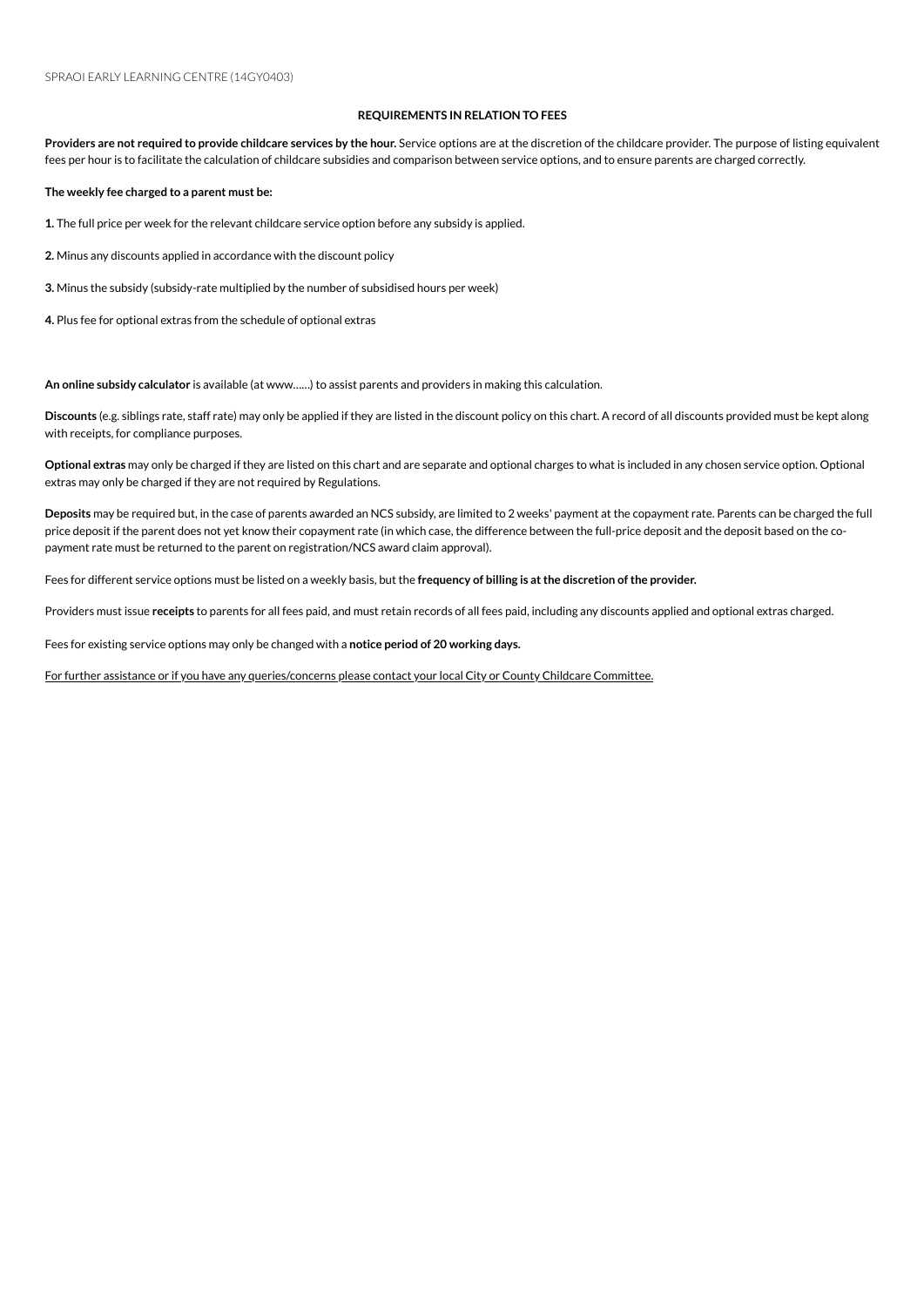| <b>Session Type Name</b>     | Age<br>Range   | <b>ECCE</b><br>Available? | <b>Meals Included</b>                                                                                         | <b>Additional Info</b>                                                                           | Days<br>per<br>week | <b>Hours</b><br>per<br>week | Full<br>price<br>per<br>week | <b>Effective</b><br>From $\triangle$ |
|------------------------------|----------------|---------------------------|---------------------------------------------------------------------------------------------------------------|--------------------------------------------------------------------------------------------------|---------------------|-----------------------------|------------------------------|--------------------------------------|
| Full Day Care x 5 days       | $0-6$          | Yes                       | Breakfast, dinner and<br>evening tea                                                                          | Parents provide 2 x light<br>snacks                                                              | 5                   | 50                          | €197.50                      | 04/10/2021                           |
| Full day care x 3 days       | $0 - 6$        | Yes                       | Breakfast, Dinner and<br>evening tea                                                                          | Parents provide 2 x light<br>snacks                                                              | 3                   | 30                          | €135.00                      | 04/10/2021                           |
| Full Day Care x 2 days       | $0-6$          | Yes                       | Breakfast, dinner and<br>evening tea                                                                          | parents provide 2 x light<br>snacks                                                              | 2                   | 20                          | €90.00                       | 04/10/2021                           |
| Part Day Care                | $0-6$          | Yes                       | Morning Part Day Care<br>includes Breakfast and<br>Dinner Evening Part day<br>care includes Dinner and<br>Tea | Parents provide 1 light<br>snack                                                                 | 5                   | 25                          | €125.00                      | 04/10/2021                           |
| <b>ECCE</b>                  | $2.5 - 5.5$    | Yes                       | None                                                                                                          | Parents provide 1 light<br>snack                                                                 | 5                   | 15                          | €0.00                        | 30/08/2021                           |
| ecce 9am to 12pm             | $2.5 - 5$      | Yes                       | none                                                                                                          | parents provide light<br>snack                                                                   | 5                   | 15                          | €64.50                       | 30/08/2021                           |
| Before & Afterschool<br>Club | $4 - 12$       | No                        | Dinner and evening tea<br>(Afterschool Club)<br>Breakfast (Before School<br>Club)                             | Collection provided by<br>service                                                                | 5                   | 25                          | €100.00                      | 30/08/2021                           |
| Full Day Care x 5 days       | $3-6$<br>years | Yes                       | Breakfast, Dinner and<br>Evening tea                                                                          | Parents provide own<br>snack                                                                     | 5                   | 50                          | €187.50                      | 31/08/2020                           |
| Full Day Care x 4 days       | $3-6$<br>years | Yes                       | Breakfast, Dinner and<br>Evening Tea                                                                          | Parents provide snacks                                                                           | $\overline{4}$      | 40                          | €160.00                      | 31/08/2020                           |
| Full day care x 3 days       | $3-6$<br>years | Yes                       | Breakfast, Dinner & Tea                                                                                       | Parents provide snack                                                                            | 3                   | 30                          | €123.00                      | 31/08/2020                           |
| Full Day Care x 2 days       | $3-6$<br>years | Yes                       | Breakfast, Dinner and<br>evening tea                                                                          | parents provide won<br>snack                                                                     | $\overline{2}$      | 20                          | €84.00                       | 31/08/2020                           |
| Ecce plus 1 hour             | $3-6$<br>years | Yes                       | Dinner,                                                                                                       | Parents provide snacks                                                                           | 5                   | 5                           | €50.00                       | 31/08/2020                           |
| ecce                         | $3-6$<br>years | Yes                       | none                                                                                                          | parents provide own<br>snack                                                                     | 5                   | 15                          | €100.00                      | 31/08/2020                           |
| Half Day                     | 3-6<br>years   | Yes                       | breakfast and dinner (am)<br>or dinner and evening tea<br>(pm)                                                | parents provide own<br>snack                                                                     | 5                   | 25                          | €125.00                      | 31/08/2020                           |
| Full Day Care x 5 days       | $0 - 5$        | Yes                       | Breakfast, Dinner &<br><b>Evening Tea</b>                                                                     | Morning & Afternoon<br>snack provided by<br>parents                                              | 5                   | 55                          | €187.50                      | 16/03/2020                           |
| Full Day Care x 4 days       | $0 - 5$        | Yes                       | Breakfast, dinner and<br>evening tea                                                                          | morning and evening<br>snacks provided by<br>parents                                             | 4                   | 44                          | €160.00                      | 16/03/2020                           |
| Full day care x 3 days       | $0 - 5$        | Yes                       | Breakfast, dinner &<br>evening tea                                                                            | Morning and evening<br>snack provided by<br>parents                                              | 3                   | 33                          | €123.00                      | 16/03/2020                           |
| Full Day Care x 2 days       | $0 - 5$        | Yes                       | breakfast, dinner and<br>evening tea                                                                          | morning and evening<br>snack provided by<br>parents                                              | 2                   | 22                          | €84.00                       | 16/03/2020                           |
| Part time                    | $0 - 5$        | Yes                       | breakfast and dinner<br>(morning booking)<br>evening tea (evening<br>booking)                                 | snacks provided by<br>parents Max attendance<br>5 hours per day AM 7am<br>to 1.30 PM 1.30 to 6pm | 5                   | 25                          | €125.00                      | 16/03/2020                           |
| Pre-school plus 1 hour       | $2.5 - 5$      | No                        | dinner                                                                                                        |                                                                                                  | 5                   | 5                           | €50.00                       | 16/03/2020                           |
| 3 hour session               | 0-5            | Yes                       | none                                                                                                          | parents provide morning<br>snack                                                                 | 5                   | 15                          | €100.00                      | 16/03/2020                           |
| Out of term camps            | $5 - 12$       | No                        | dinner                                                                                                        | parents provide own<br>morning snack                                                             | 5                   | 25                          | €85.00                       | 16/03/2020                           |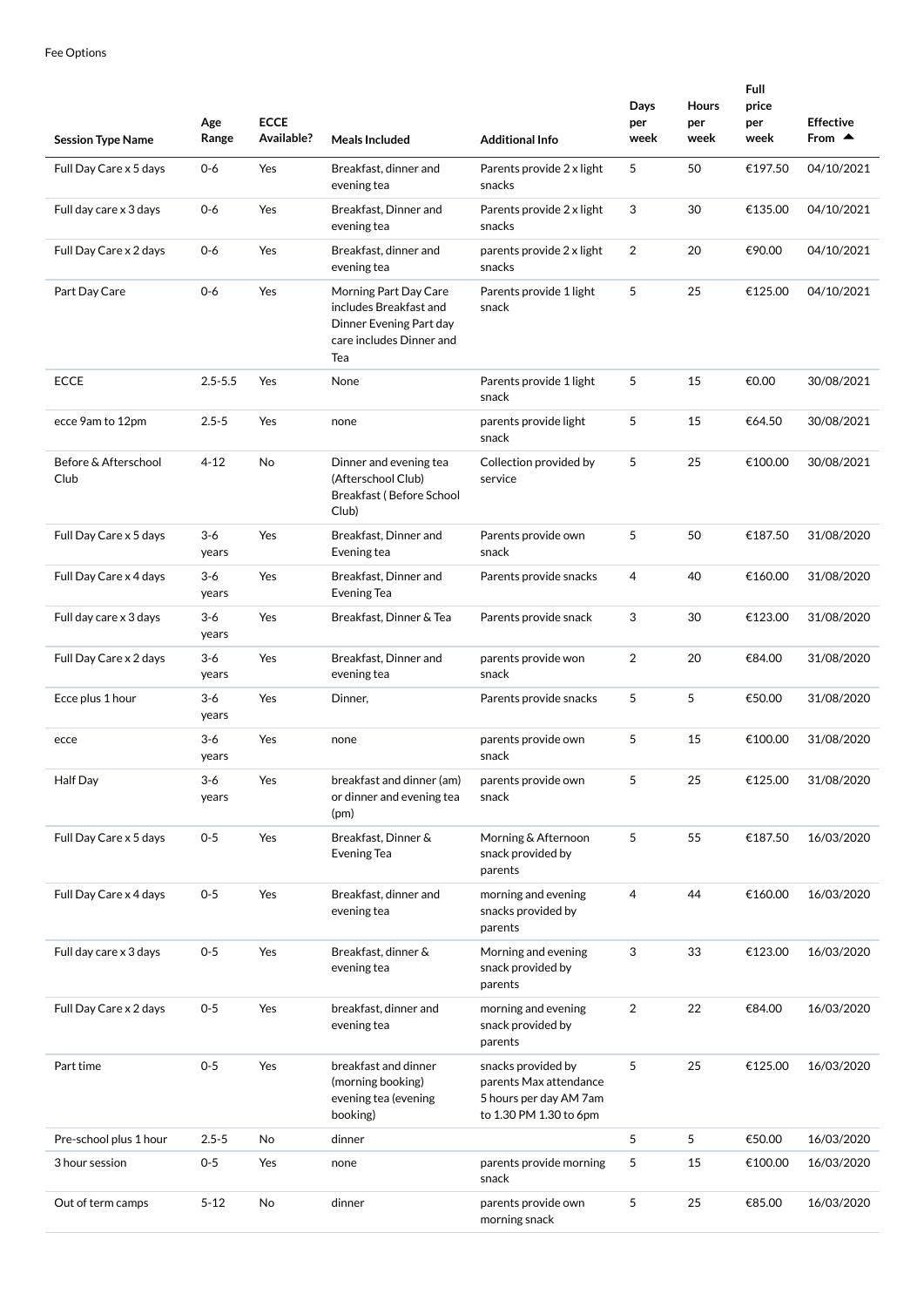| <b>Session Type Name</b>                  | Age<br>Range | <b>ECCE</b><br>Available? | Meals Included                                                                                  | <b>Additional Info</b>                                                  | Davs<br>per<br>week | <b>Hours</b><br>per<br>week | <b>Full</b><br>price<br>per<br>week | Effective<br>From $\triangle$ |
|-------------------------------------------|--------------|---------------------------|-------------------------------------------------------------------------------------------------|-------------------------------------------------------------------------|---------------------|-----------------------------|-------------------------------------|-------------------------------|
| Full Day Care                             | $0 - 5$      | Yes                       | Breakfast, Dinner &<br>Afternoon Tea                                                            | Parents provide own<br>morning and afternoon<br>snack                   | 5                   | 57                          | €177.50                             | 19/08/2019                    |
| Part Day Care                             | $O - 5$      | Yes                       | Breakfast & Dinner -<br>Morning Part Day Care<br>Afternoon Tea-<br>Afternoon Part Day Care      | Max hours 5 per day<br>between 7am and<br>1.30pm or 1.30pm to<br>6.30pm | 5                   | 25                          | €110.00                             | 19/08/2019                    |
| <b>Sessional Day Care</b>                 | $O - 5$      | Yes                       | None                                                                                            | Parents provide snack                                                   | 5                   | 15                          | €90.00                              | 19/08/2019                    |
| Pre-School Plus 1 hour<br>or part thereof | $O - 5$      | <b>No</b>                 | Dinner                                                                                          |                                                                         | 5                   | 5                           | €35.00                              | 19/08/2019                    |
| Before & Afterschool<br>Club              | $5 - 12$     | <b>No</b>                 | Breakfast, Dinner &<br>Afternoon Tea-children<br>must be present at<br>mealtime to receive meal | Transport provided to<br>serviced local schools                         | 5                   | 38                          | €100.00                             | 19/08/2019                    |
| <b>Full Day Care</b>                      | $5 - 12$     | <b>No</b>                 | Breakfast, Dinner &<br>Afternoon Tea                                                            | Parents provide morning<br>and afternoon snack                          | 5                   | 57                          | €177.50                             | 19/08/2019                    |
| Out of term camps                         | $5 - 12$     | <b>No</b>                 | Dinner                                                                                          | Parents provide morning<br>snack snack                                  | 5                   | 25                          | €70.00                              | 19/08/2019                    |